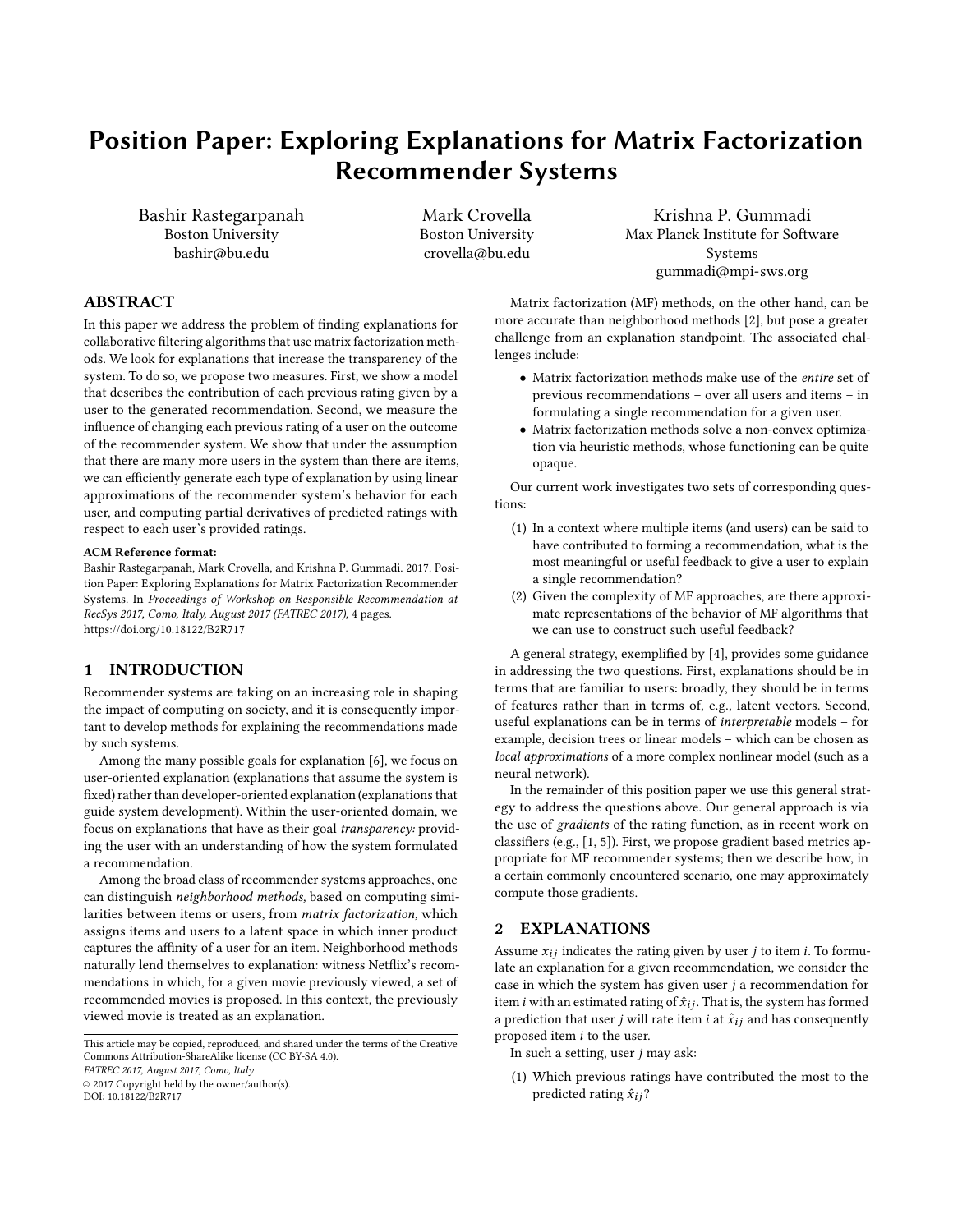(2) Which previous ratings have the most influence over the predicted rating  $\hat{x}_{ij}$ ? In other words, if things were different – e.g., different ratings had been provided in the past – which differences would matter most?

To answer these questions in terms familiar to users, it makes sense to use items and their ratings as the basic vocabulary (rather than, say, latent vectors). Furthermore, although an MF based recommender system implicitly takes into account the set of known ratings across all users and items in making its recommendation, other users' ratings are not under user j's control. Hence it does not seem helpful to express our explanations in terms of ratings other than user  $j$ 's.

This leads us to propose the following kinds of explanations for MF recommender systems:

**Impact** We model each recommendation  $\hat{x}_{ij}$  in terms of known ratings given by the same user. That is, we formulate a model

$$
\hat{x}_{ij} \approx \sum_{k \in R(j)} \alpha_k x_{kj}.
$$

where  $R(j)$  is the set of items that have been previously rated by user *j*, and we term  $\gamma_k = \alpha_k x_{kj}$  the *impact* of known rating  $x_{kj}$  on the predicted rating  $\hat{x}_{ij}$ . The model is linear to support interpretability.

Influence In order to explain the influence of the known rating  $x_{kj}$  on the predicted rating  $\hat{x}_{ij}$ , we define:

$$
\beta_k = \frac{\partial \hat{x}_{ij}}{\partial x_{kj}}
$$

and we call  $\beta_k$  the *influence* of  $x_{kj}$  on  $\hat{x}_{ij}$ .

We envision the use of these quantities as an interface element of the recommender system. For any given recommendation  $\hat{x}_{ij}$ , the interface can present the highest impact ratings (those with largest  $\gamma_k$ ) and the highest influence ratings (those with largest  $\beta_k$ ), along with their values as explanations for that recommendation along with their values, as explanations for that recommendation.

#### 3 ALGORITHMS

We now seek to find ways to compute approximations to impact and influence as defined in Section [2.](#page-0-0)

To start, we formalize the setting. Assume  $\mathbf{X} \in \mathbb{R}^{m \times n}$  is a partially observed, real-value matrix containing user ratings. Each column is associated with a user and each row is associated with an item. An MF recommender system attempts to estimate unknown elements of the rating matrix. To do so, it find factors  $\mathbf{U} \in \mathbb{R}^{\ell \times m}$ and  $V \in R^{\ell \times n}$  such that  $U^T V$  agrees with the known positions in  $V$ . The unknown ratings are then estimated by setting  $\hat{V} - U^T V$ **X**. The unknown ratings are then estimated by setting  $\hat{\mathbf{X}} = \mathbf{U}^T \mathbf{V}$ .

More specifically, the recommender system finds factors U and V by applying an algorithm  $A$  to solve the following optimization problem:

<span id="page-1-0"></span>
$$
\mathbf{U}, \mathbf{V} = \arg\min_{\tilde{\mathbf{U}}, \tilde{\mathbf{V}}} \sum_{(i,j) \in \Omega} (x_{ij} - \tilde{\mathbf{u}}_i^T \tilde{\mathbf{v}}_j)^2
$$
(1)

where  $\Omega$  indicates the set of known entries in **X**,  $\tilde{\mathbf{u}}_i$  is column *i* of  $\tilde{\mathbf{v}}$  $\tilde{U}$ , and  $\tilde{v}_j$  is column *j* of  $\tilde{V}$ .

FATREC 2017, August 2017, Como, Italy Bashir Rastegarpanah, Mark Crovella, and Krishna P. Gummadi

#### 3.1 U and V at a local optimum

To capture the effect of  $A$ , let us define a function  $f$  such that for each user  $j$ ,  $f$  returns the estimation of all item ratings for user  $j$ given the set of known item ratings of user  $j$ . In other words,  $f$  takes the column  $x_i$  of the *observed* matrix  $X$  as input, and returns the corresponding column  $\hat{\mathbf{x}}_j$  of the *predicted* matrix  $\hat{\mathbf{X}}$ , i.e.,  $f(\mathbf{x}_j) = \hat{\mathbf{x}}_j$ .<br>Now consider the properties of U and V at a local minimum of the

Now consider the properties of U and V at a local minimum of the objective function [\(1\)](#page-1-0). In that case, each can be expressed as a linear function of  $X$ . To see this, first note that for each user  $j$  we have  $f(\mathbf{x}_j) = \mathbf{U}^T \mathbf{v}_j$ . To capture the fact that only known entries matter<br>in the solution of (1) we define  $\mathbf{W}_j$  to be a binary matrix with 1s in the solution of [\(1\)](#page-1-0), we define  $W_j$  to be a binary matrix with 1s on the diagonal in positions corresponding the known entries of  $x_j$ . Then it follows that  $\mathbf{v}_j$  is the least squares solution of

$$
\mathbf{W}_j \mathbf{x}_j = \mathbf{W}_j \mathbf{U}^T \mathbf{v}_j
$$

This implies that at a local minimum of [\(1\)](#page-1-0), the following relationship holds between  $\mathbf{x}_j$  and  $f(\mathbf{x}_j)$ :

<span id="page-1-2"></span>
$$
f(\mathbf{x}_j) = \mathbf{U}^T \mathbf{v}_j = \mathbf{U}^T (\mathbf{U} \mathbf{W}_j \mathbf{U}^T)^{-1} \mathbf{U} \mathbf{W}_j \mathbf{x}_j
$$
 (2)

### 3.2 A common case

To develop methods for approximating  $\gamma_k$  and  $\beta_k$ , we consider the case in which there are many more users in the system than there case in which there are many more users in the system than there are items. For example, a movie recommendation system may have millions of users but only thousands of movies. In that case we formulate the following hypothesis:

<span id="page-1-1"></span>HYPOTHESIS 1. Given matrix  $X \in \mathbb{R}^{m \times n}$ , with  $n \gg m$ , let  $\Omega$  be a set of known elements in  $X$  and  $\P$  be an algorithm that computes the set of known elements in  $X$  and  $A$  be an algorithm that computes U and V, a local optimum of [\(1\)](#page-1-0). Assume we change element  $x_{ij}$  to  $x'_i$ <br>and now a short-local  $\mathcal{I}$  to  $\mathcal{E}$  and  $\mathcal{I}'$  that  $\mathcal{I}'$  is a provident of and rerun algorithm  $A$  to find U' and V', then U' is approximately equal to U and the only significant differences between  $V'$  and V lie in column j.

Informal justification for Hypothesis [1](#page-1-1) is provided in Appendix A. We find that Hypothesis [1](#page-1-1) holds consistently in empirical studies.

3.2.1 Influence. In cases where Hypothesis [1](#page-1-1) holds, we can proceed as follows. We start by estimating influence. Our goal is to compute the Jacobian of the function  $f()$  evaluated at  $\mathbf{x}_j$ . That is, we seek:

$$
\mathbf{J}^{(j)} = \frac{\partial f(\mathbf{x}_j)}{\partial \mathbf{x}_j}
$$

We call  $J^{(j)}$  the influence matrix of user *j*.<br>Assume  $S_i$  is a vector of size *m* in whi

Assume  $\varepsilon_i$  is a vector of size m in which element *i* is  $\varepsilon$  and all<br>a other elements are zero. In order to compute each element the other elements are zero. In order to compute each element of the influence matrix of user  $j$ , we need to compute function f at  $x_i$  and at neighborhoods of  $x_i$  that are defined by  $x_i + \varepsilon_i$ for  $i \in \{1, \ldots, m\}$ . Equation [\(2\)](#page-1-2) provides a closed form formula of function  $f()$  when the input is one of the user rating vectors. Moreover, under Hypothesis [1](#page-1-1) we know that equation [\(2\)](#page-1-2) provides an approximation for  $f()$  when the input is a *modified* user rating vector in which only one of the elements is changed. Therefore we can state that Equation [\(2\)](#page-1-2) holds not just at  $\mathbf{x}_j$ , but also within a small noighborhood ground  $\mathbf{x}_i$ . Then: small neighborhood around  $x_j$ . Then:

$$
\mathbf{J}^{(j)} = \frac{\partial f(\mathbf{x}_j)}{\partial \mathbf{x}_j} = \mathbf{U}^T (\mathbf{U} \mathbf{W}_j \mathbf{U}^T)^{-1} \mathbf{U} \mathbf{W}_j
$$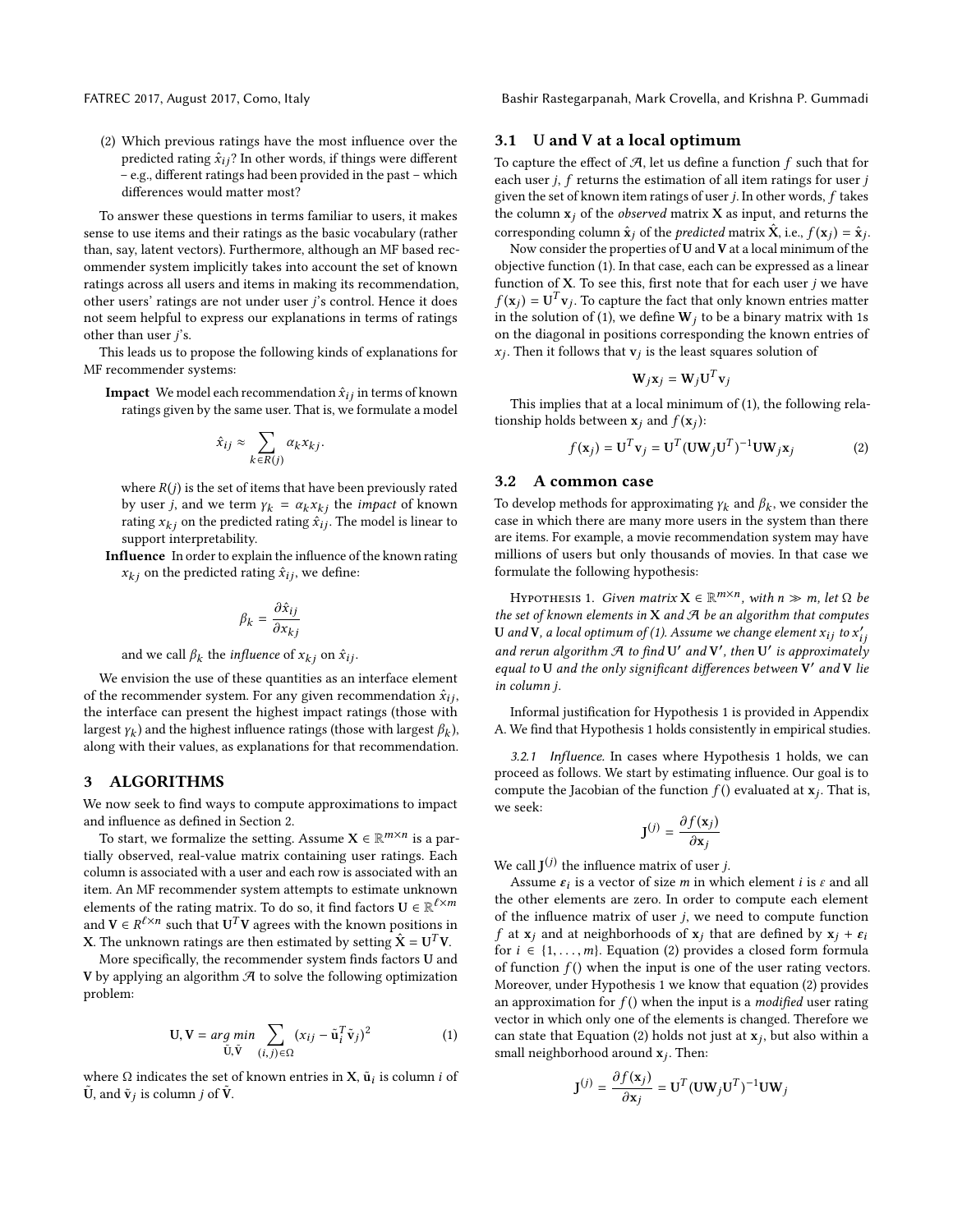Interestingly, the influence matrix of each user j only depends on U and on the set of items that have been previously rated by user j. In particular, it does not depend on the actual ratings that user  $j$  has given to any previous items. So if two users  $a$  and  $b$  happen to have rated exactly the same set of items, although the actual rating values may differ, their influence matrices  $J^{(a)}$  and  $J^{(b)}$  will be identical.

In summary, when Hypothesis [1](#page-1-1) holds, then for a given user  $j$ and recommended item *i*, the influence of item *k* is  $\beta_k = \mathbf{J}_{ik}^{(j)}$ .

3.2.2 Impact. Next, we turn to approximating impact. In section 2 we showed that the following linear model describes the output of an MF recommender system for user  $j$  as a function of his known ratings:

$$
f(\mathbf{x}_j) = \mathbf{J}^{(j)} \mathbf{x}_j
$$

where  $J^{(j)}$  is the influence matrix of user *j*. Therefore, the predicted rating for item *i* can be written as rating for item  $i$  can be written as

$$
\hat{x}_{ij} = \sum_{(k,j)\in\Omega} \mathbf{J}_{ik}^{(j)} x_{kj}.
$$

We define  $\gamma_k$ , the impact of known rating  $x_{kj}$  on predicted rating as  $\hat{x}_{ij}$  as

$$
\gamma_k = \mathbf{J}_{ik}^{(j)} x_{k,j}
$$

 $\gamma_k = J_{ik}^{(V)} x_{kj}$ <br>which is simply the product of the influence of item k on the pre-<br>diction for item i and the actual rating given by user i to item diction for item  $i$  and the actual rating given by user  $j$  to item k.

We emphasize that our proposed method for computing  $\gamma_k$  is<br>wore way of quantifying impact. In other words, one may choose only one way of quantifying impact. In other words, one may choose another linear combination of known ratings of user j that results in  $\hat{x}_{ij}$  to define impact. While our method here has the interesting property that coefficients are identical to partial derivatives, one may choose another method to satisfy a different set of properties. For example, a recent work [\[5\]](#page-3-5) studies the problem of attributing the prediction of a deep network to its input features. A similar approach can be adopted to define more elaborate measures of impact in the context of MF recommender systems.

## 4 EXAMPLE

To illustrate our proposal more concretely, we present an example using the MovieLens small dataset [\[3\]](#page-3-6). We choose the 650 most active users and the 50 most frequently rated movies. The resulting rating matrix has about 25% known entries. To this matrix we apply a well known matrix factorization algorithm (LMaFit [\[7\]](#page-3-7)) with estimated rank 4 and obtain factors U and V.

If Hypothesis [1](#page-1-1) holds, then as discussed above, if users  $a$  and  $b$ have rated the same set of items, changing the rating given by user a to item  $i(x'_{ia} \leftarrow x_{ia} + \varepsilon)$  and changing the rating given by user<br>b to item i by the same amount  $(x'_{-} \leftarrow x_{ib} + \varepsilon)$  should have an b to item *i* by the same amount  $(x'_{ib} \leftarrow x_{ib} + \varepsilon)$  should have an identical effect on the predicted ratings for all other items. In other identical effect on the predicted ratings for all other items. In other words, we have:

$$
f(\mathbf{x}_a + \varepsilon_i) - f(\mathbf{x}_a) = f(\mathbf{x}_b + \varepsilon_i) - f(\mathbf{x}_b)
$$
 (3)

To illustrate this, we find two users  $a$  (user 16) and  $b$  (user 211)<br>to happen to have rated the same set of five movies in our data who happen to have rated the same set of five movies in our data. Figure [1](#page-2-0) (left side) shows the ratings given by these two users to these five movies. We then add 1 to user a's rating for movie 4,

Table 1: Explanation for Terminator2

<span id="page-2-1"></span>

| Rated movie                               | Influence |
|-------------------------------------------|-----------|
| Mission: Impossible (1996)                | 5.00      |
| Twelve Monkeys (a.k.a. 12 Monkeys) (1995) | 1.01      |
| Star Wars: Episode IV - A New Hope (1977) | $-0.24$   |
| Fargo (1996)                              | $-1.65$   |
| Independence Day (1996)                   | $-2.74$   |

rerun LMaFit, and compute the difference in predicted ratings for all movies. Next we repeat the same procedure, this time modifying only user b's rating for movie 4. The two vectors of rating differences are shown on the right side of Figure [1,](#page-2-0) and we see that the changes across all movie ratings are nearly identical.

<span id="page-2-0"></span>

Figure 1: Users 16 and 211 have rated the same set of items. Left: original ratings; Right: changes to all predictions after modifying each user's rating for movie 4.

To illustrate the use of influence values in practice, we show in Table [1](#page-2-1) a simple example drawn from our dataset. The table shows for user 16, the influence of each of the 5 movies that the user has rated on the system's predicted ratings for Terminator2. The Table shows that changing the user's previous ratings for Star Wars or Fargo would have much less influence on the predicted rating for Terminator2 than would changing previous ratings for Mission Impossible or Independence Day.

#### 5 CONCLUSION

In this position paper we've proposed two kinds of explanations for increasing the transparency of matrix factorization recommender systems: influence, and impact. We argue that these allow for interpretable responses to questions that are important to users: "What are the most important factors yielding this recommendation?" and "What are the factors whose change would most affect this recommendation?" The first question provides the users an understanding of how a recommendation is generated by the system based on the actions they have made in the past, while answering the second question provides the users with information that can be used to control the system's behavior in the future.

We have also shown that in the common case in which there are many more users than items (such as movie recommender systems), there are tractable computational approximations that can be used